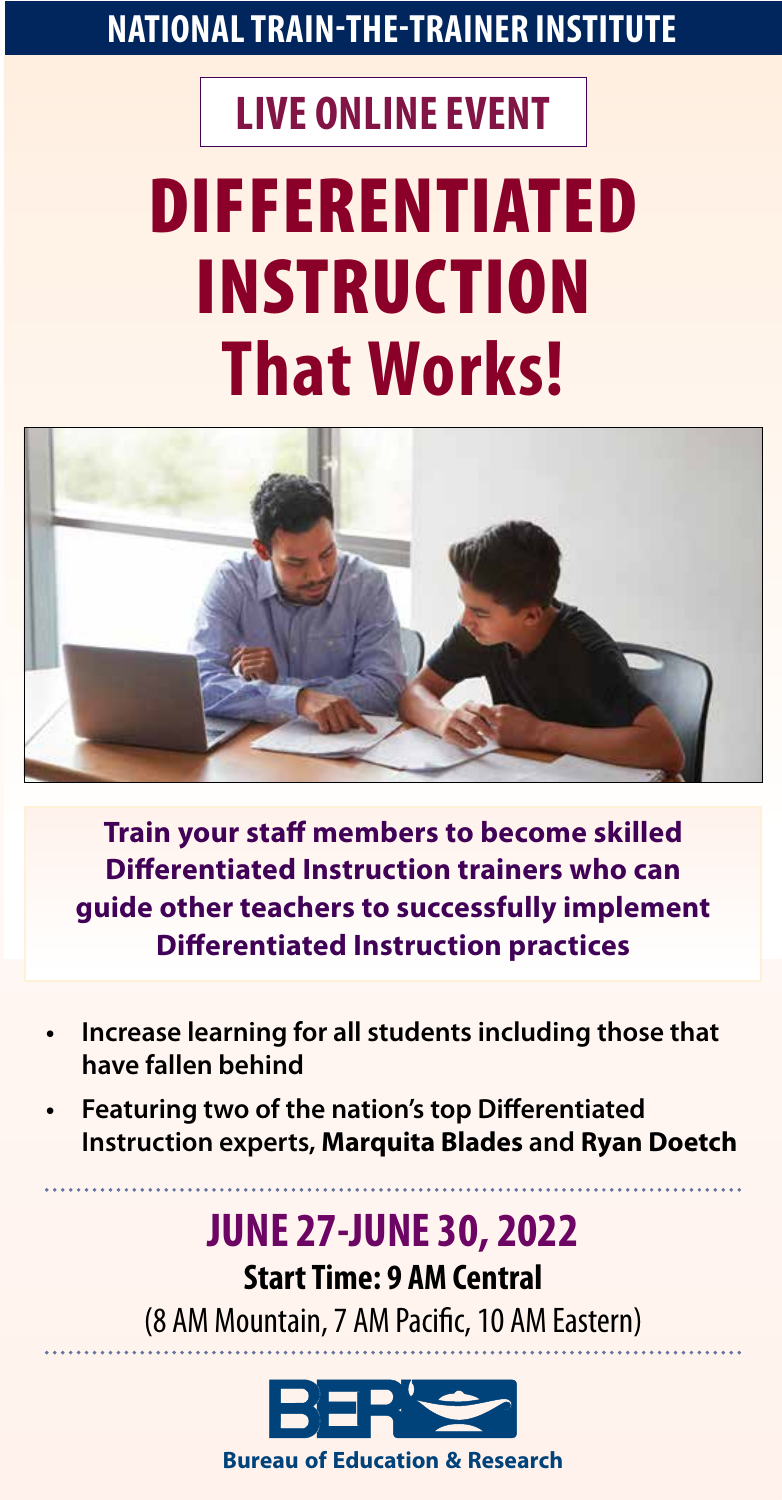

# **NATIONAL TRAIN-THE-TRAINER INSTITUTE**

# DIFFERENTIATED INSTRUCTION **That Works!**



# **Innovative, Video-Based, Hands-On, Train-the-Trainer Opportunity**

- **•** Turn your staff members into skilled, knowledgeable **Differentiated Instruction trainers** who can guide other teachers in the implementation of practical and effective differentiation practices
- **• Learn how to use outstanding videos to demonstrate Differentiated Instruction strategies in action** ... Receive a threeyear subscription to a complete K-2, 3-6 or 6-12 video streaming training package for use during your own school or district trainings
- Build expertise among your staff to incorporate Differentiated Instruction as a vital part of a comprehensive instructional approach within classrooms, schools and entire districts
- Receive critical information on **how to deliver high-quality, engaging**  and effective Differentiated Instruction training sessions
- **• Ideal for schools and districts looking to create a core team of trainers** to provide training to build and sustain a model, state-of-the-art Differentiated Instruction framework ... Each potential trainer should have experience using Differentiated Instruction techniques

### For more information, or to register, please contact us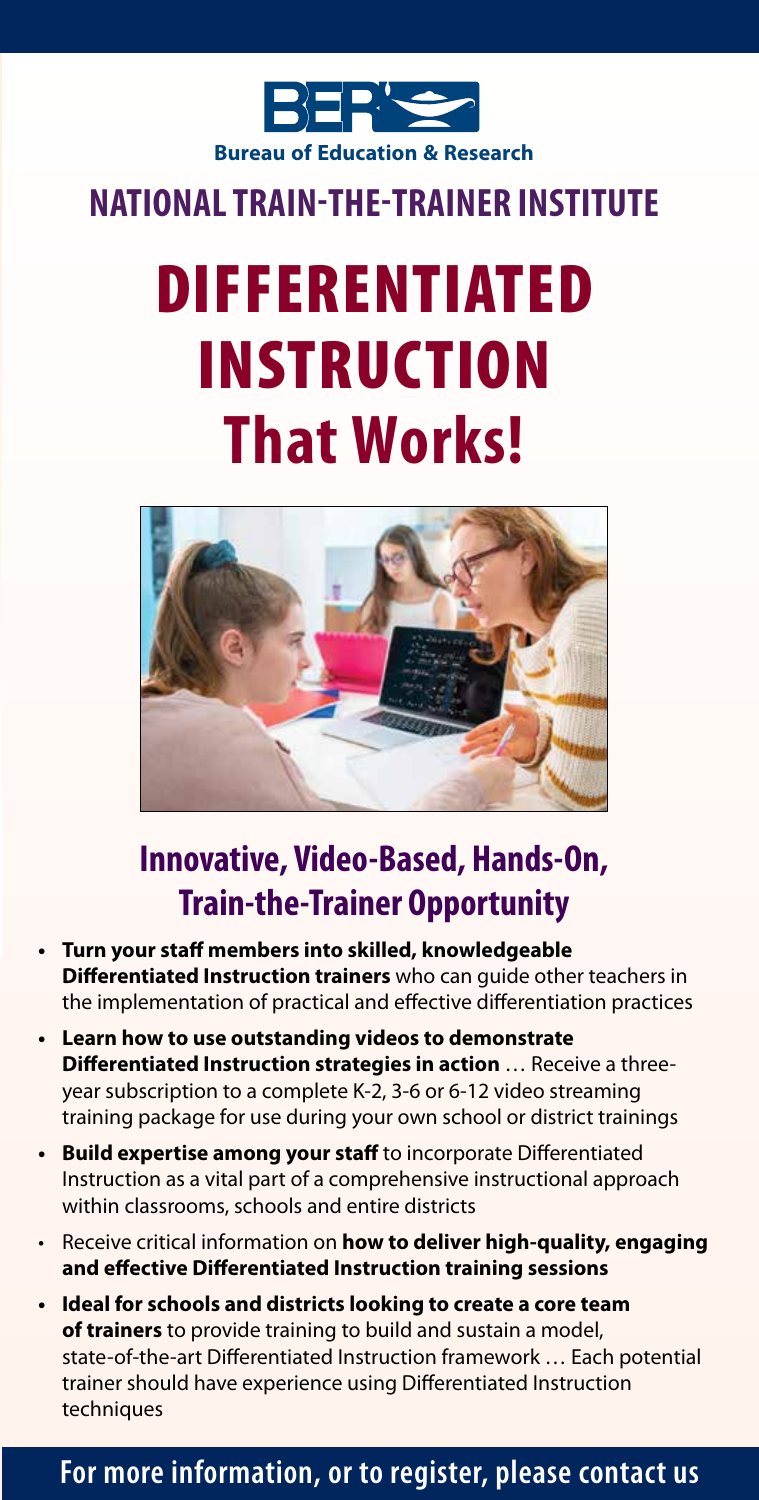# **What's unique about this National Train-the-Trainer Institute**

- **• Four days of intensive training combining classroom-proven strategies and video** of the strategies in action – *show* rather than *tell* your teachers what successful Differentiated Instruction looks like in real classrooms ... Learn proven ways Differentiated Instruction can be used to help catch **up students who have fallen behind during COVID-19**
- **•** National Differentiated Instruction experts, Marquita Blades **and Ryan Doetch**, will provide a comprehensive, interactive and research-based training to prepare participants to guide other teachers in the implementation of a successful Differentiated Instruction program to increase students' success on your state standards
- **• Work and collaborate in small groups** with BER instructors to expand and enhance your understanding of Differentiated Instruction strategies specific to grades K-6 or 6-12
- **•** Gain numerous tips and ideas to prepare and deliver high-quality staff training to begin, build on or sustain Differentiated Instruction in your school or district. You'll leave with copies of ALL the resources, including three-year access to video needed for training educators at their specific grade level
- **• Unique and ideal opportunity for schools and districts** to turn sta members into skilled, knowledgeable Differentiated Instruction trainers who can train and support other teachers in the effective implementation of Differentiated Instruction practice



# **ABOUT BER LIVE ONLINE INSTITUTES**

#### **• Outstanding Instructors** All programs are led by outstanding BER national trainers

**• Extensive Digital Resource Handbooks** You'll have access to an extensive digital resource handbook before, during and after your conference

#### **• Highly Interactive**

You'll be able to ask questions in real time and interact with the instructor and other participants

#### **• Program Guarantee**

As we have for 44 years, we guarantee the high quality of our programs. If you are not satisfied, we'll give you a 100% refund

### **1-800-735-3503 | Reg online: www.ber.org | FAX: 1-425-453-1134 For more information, or to register, please contact us**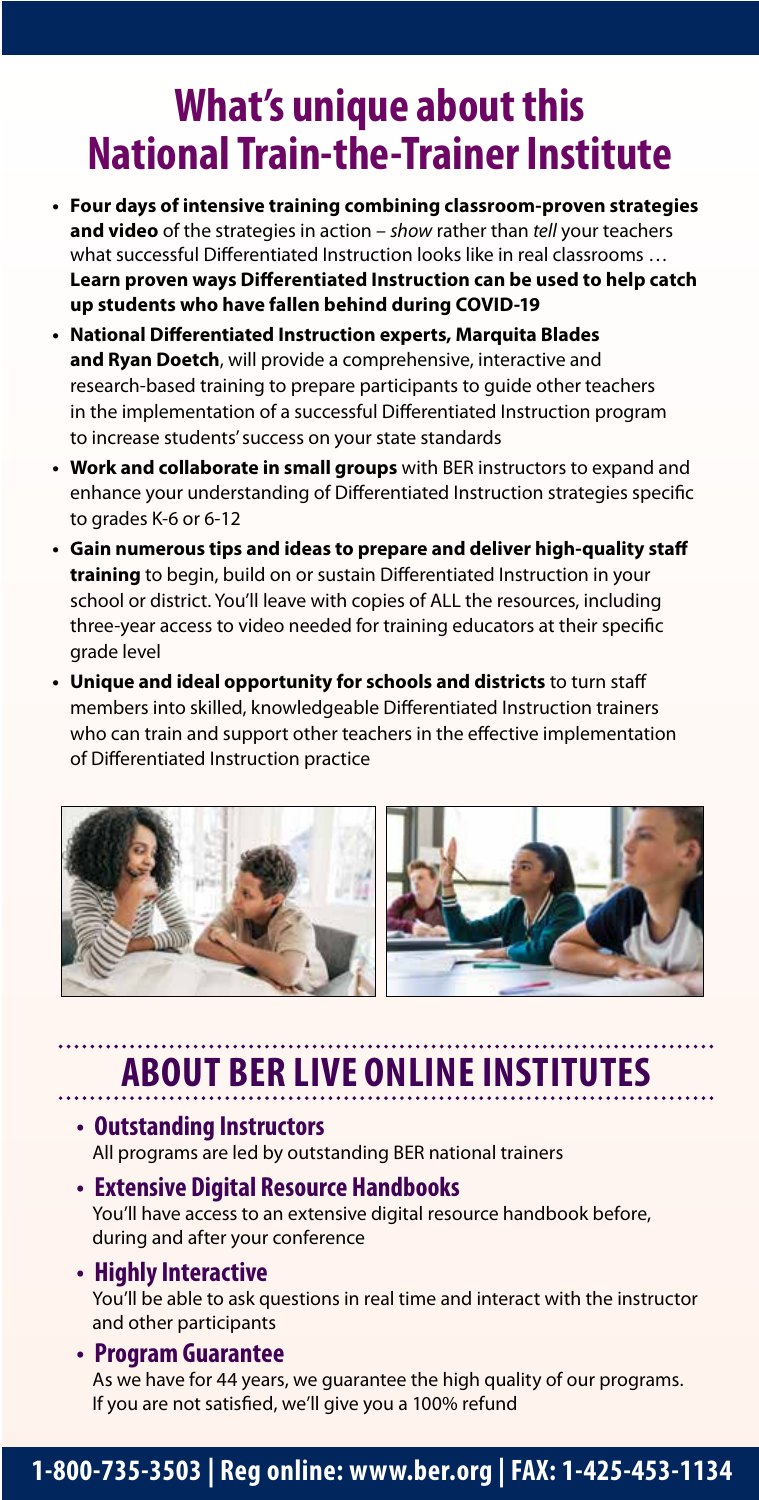# **Learn to train your staff in highly effective Differentiated Instruction Practices**

Participants attending will learn the key components for a successful Differentiated Instruction program, which can then be delivered as a staff development framework that fits your schedule according to each school or district's unique scheduling and training needs. The following key components are included in this four-day train-the-trainer institute.

#### **Make Differentiated Instruction a Powerful Teaching Practice to Significantly Increase Achievement for All Students Including Those Who Have Fallen Behind During COVID-19**

- Learn the key characteristics for an effective Differentiated Instructional framework
- Proven classroom strategies to implement, organize and manage Differentiated Instruction

#### **Meet Your State Standards Using a Differentiated Approach**

- Discover what works in Differentiating Instruction and the pitfalls to avoid
- Learn how Differentiated Instruction can meet your rigorous state standards
- Design whole class lessons to effectively address varying readiness levels, interests and modes of learning

#### **Timesaving Strategies for Managing a Differentiated Classroom**

- Proven, timesaving management techniques to smooth the transition to a more differentiated approach to instruction
- Increase student achievement with small, flexible group instruction focused on specific skill needs
- Challenging and motivating activities for your reluctant learners as well as your high achievers
- Cooperative and collaborative activities that will work in every classroom

#### **Innovative Ways to Differentiate Your Lessons and Assignments**

- Practical strategies for designing lessons and assignments to account for the diverse needs of your students' readiness and interests
- Efficient and effective ways for scaffolding instruction, providing student choice, designing anchor activities, and much more!
- A fresh, less complicated approach to tiered assignments
- Make the most of valuable instructional time by incorporating pre-assessments
- Grading options for differentiated assignments and activities

#### **Videos of Differentiated Instruction in Action to Demonstrate Effective Teaching Strategies**

- Best practices for using videos to train others
- Outstanding training tips and a resource kit to train others (each participant will receive access to ALL videos specific to their grade level to use in their training)



# **Receive Comprehensive Training Resources**

#### **All participants will receive a valuable package of resources including:**

- Three-Year Subscription to Best-Selling Professional BER Differentiated **Instruction PD Resource Kit with Streaming Video** used throughout the training (choose either Grades K-2, Grades 3-6 or Grades 6-12). Streaming videos contain the video footage needed for a complete Differentiated Instruction training for your school or district demonstrating best practices
- Comprehensive Differentiated Instruction Digital Resource Handbook that is filled with material to reinforce and extend learning
- **• Detailed Digital Trainer's Guide** that walks participants through the delivery of the program, including a PowerPoint presentation adaptable for immediate use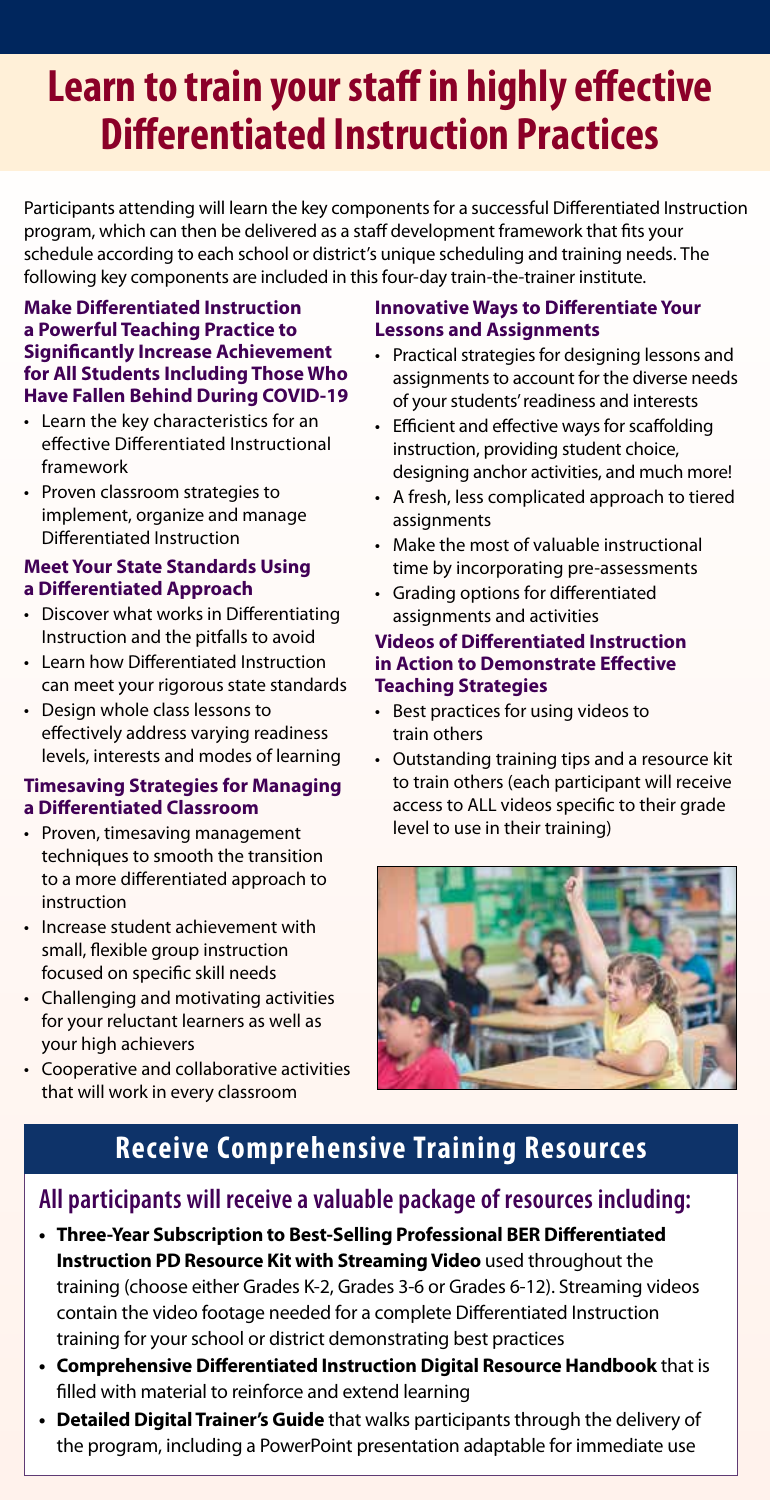# **Innovative, Video-Based, Hands-On, Train-the-Trainer Opportunity**

# **Featuring Two of the Nation's Top Differentiated Instruction Experts**



**DR. MARQUITA BLADES** is an experienced and award-winning secondary teacher, international speaker, author, and consultant. Marquita's extensive experience with diverse student populations have equipped her with a depth of firsthand experience for differentiating instruction to better meet the full spectrum of student needs. Realizing the importance of meeting students where they are through having served a diverse population of students, Marquita focuses her practice on creating learning experiences that are accessible for all students through the use of differentiated instructional strategies. Her

sessions are packed with practical and engaging strategies that your teachers will be able to use immediately in their classrooms. Marquita has managed national STEM programs for secondary level students and has served as a curriculum and assessment developer, and professional learning facilitator for numerous school districts.



**RYAN DOETCH** is a dynamic and enthusiastic presenter, and an award-winning classroom teacher. Ryan is known around the world as an exemplary teacher for elementary students. Drawing from his daily classroom experiences, Ryan's presentations are filled with highly effective strategies, ideas and tips you can use immediately to differentiate instruction. Ryan's expertise, practicality, and humor keep his sessions fast-moving, enjoyable, and packed with tips and tools that you can use right away to enhance your own instructional program. In his free time, Ryan trains teachers, interventionists,

curriculum specialists, and administrators from around the world on the best, practical ideas for making instruction successful for all learners. Ryan's knowledge, experience and expertise in Differentiated Instruction and training teachers translate into a Train-The-Trainer Program that is jam-packed with great ideas you will want to use immediately.

# **Special Benefits of Attending**

#### **State Specific Credit:**

You may be eligible for professional development credit through your state. For state specific information, please visit http://www.ber.org/seminars/credit/ceus.cfm or call 1-800-735-3503.

#### **Earn One to Four Graduate Semester Credits:**

University of Massachusetts Global Anonprofit

Up to four graduate level professional development credits are available with an additional fee and completion of follow up

practicum activities. Details for direct enrollment with University of Massachusetts Global, will be available at this program.

#### **SAVE with Group Discounts:**

The fee is \$1,395 per person. If groups of three or more register at the same time, the fee is \$1,295 per person.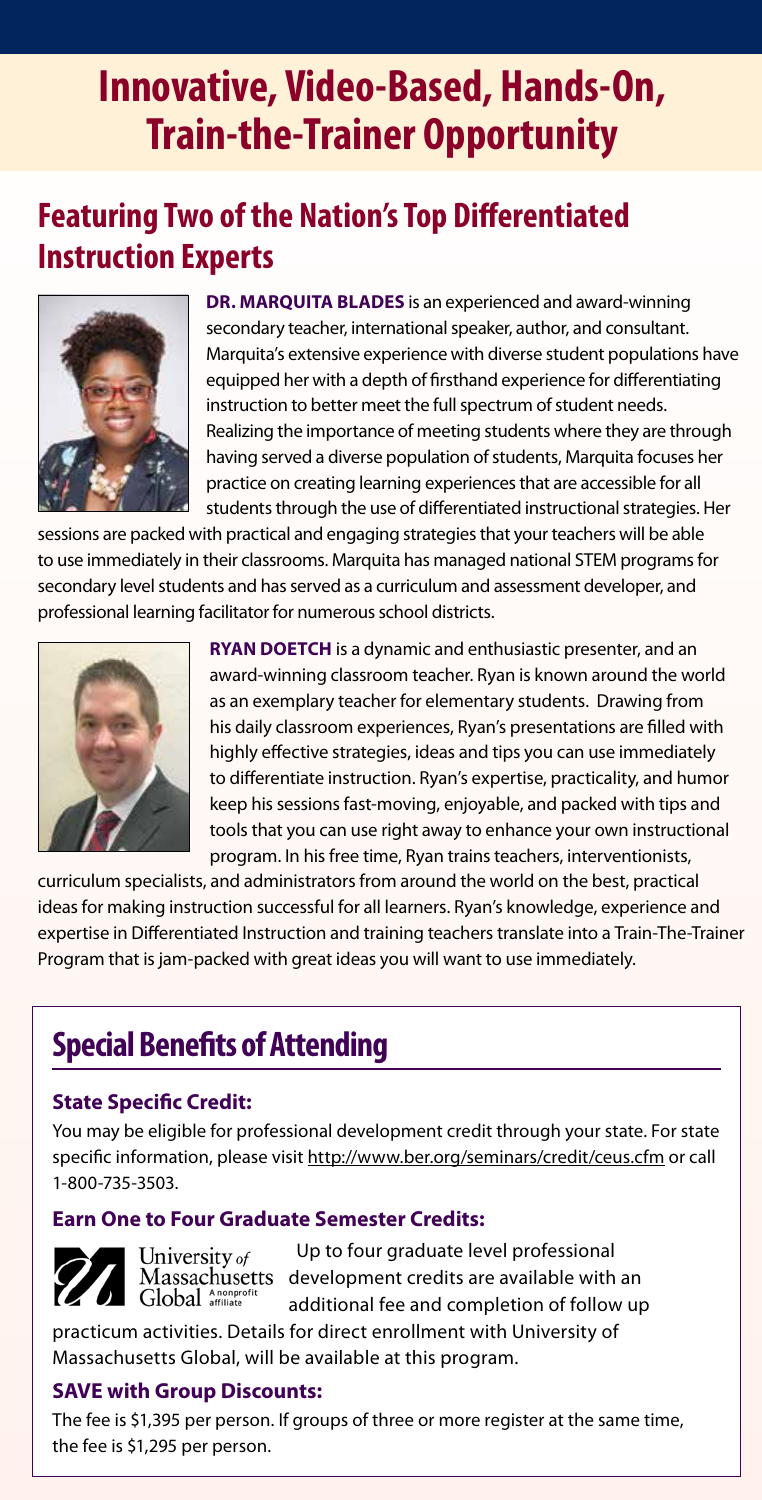# **PROGRAM SCHEDULE**

## **Monday and Tuesday(9:00 A.M.-3:30 P.M.)**

Morning general session followed by separate breakout groups by grades K-6 and 6-12 to learn Differentiated Instruction strategies specific to elementary or secondary classrooms.

- Identify the key practices and a proven framework to create classrooms that support differentiated teaching and learning
- How to use Differentiated Instruction to meet your state standards and *help close the COVID-19 learning gap for students who have fallen behind*
- Maximize the benefits of small, flexible instructional groups to scaffold and extend student learning
- Culturally responsive teaching practices to drive Differentiated Instruction
- Assessment strategies to quickly monitor students' skills and understanding
- Create whole class lessons to effectively address varying readiness levels, interests and levels of cognition
- Design tiered assignments and independent tiered centers and activities to meet the wide range of student needs and learning styles
- Learn how to design leveled questions, tasks and assignments that give all students access to your essential learning standards
- Planning and managing an effective and efficient differentiated classroom
- Dozens of practical differentiated strategies to increase student achievement, develop positive attitudes toward learning and maximize success

# **Wednesday(9:00 A.M.-3:30 P.M.)**

- Discover more specific strategies to gain a deeper understanding of Differentiated Instruction and build greater faculty support
- Break out into smaller groups to learn Differentiated Instruction practices specific to elementary or secondary settings and your state standard requirements
- Discover tips unique to training teachers to enhance their Differentiated Instruction practices in grades K-2, 3-6 or 6-12

### **Thursday(9:00 A.M.-3:30 P.M.)**

- Participants will deliver brief presentations on Differentiated Instructional strategies using video and will receive feedback from small-group facilitators
- Practice presentations will provide the perfect opportunity to listen and interact to deepen understanding, familiarity and confidence with the materials
- Debriefing of presentations and feedback from the lead instructors will strengthen participants' skills in training
- Participants will leave with a training plan, including video for grades K-2, 3-6 or 6-12, and confidence to implement a state-of-the-art Differentiated Instruction training that helps students meet your state standards

### **1-800-735-3503 | Reg online: www.ber.org | FAX: 1-425-453-1134**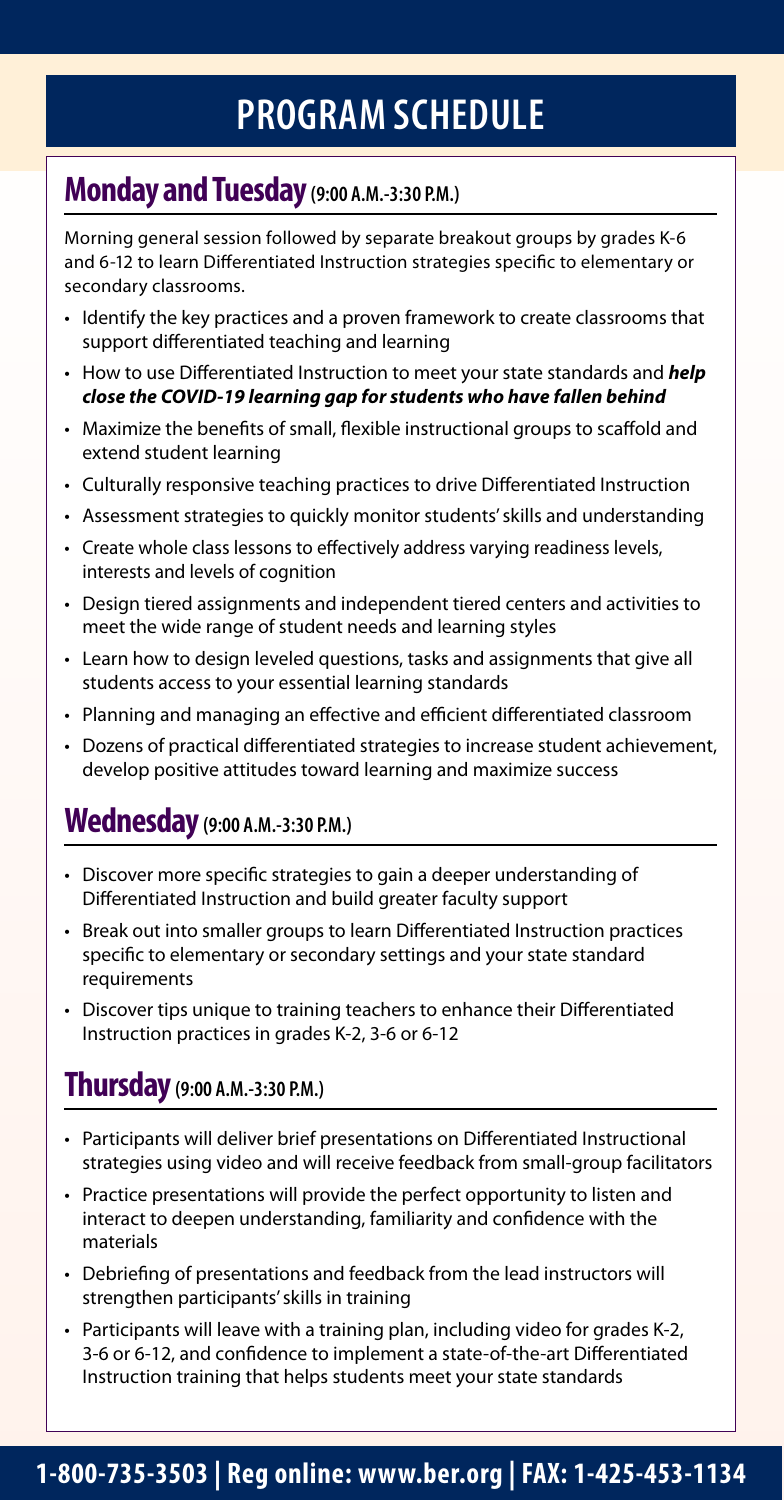# FIRST NAME M.I. M.I. LAST NAME **POSITION SUBJECT TAUGHT GRADE LEVEL** SCHOOL NAME SCHOOL MAILING ADDRESS **CITY & STATE ZIP CODE** SCHOOL PHONE NUMBER HOME PHONE NUMBER  $\lambda$ E-MAIL ADDRESS (REQUIRED FOR EACH REGISTRANT) HOME MAILING ADDRESS **CITY & STATE ZIP CODE IMPORTANT: PRIORITY ID CODE Fill in the six digit number on the mail label next to the word "ID"** (even if the brochure wasn't addressed to you) **REGISTRATION NATIONAL LIVE ONLINE TRAIN-THE-TRAINER INSTITUTE JUNE 27-JUNE 30, 2022 Start Time: 9 AM Central** (8 AM Mountain, 7 AM Pacific, 10 AM Eastern) **PLEASE CHOOSE ONE GRADE LEVEL FOR THREE-YEAR ACCESS TO VIDEO STREAMING: K-2 – OR – 3-6 – OR – 6-12** *Registration conrmations and login details are sent via e-mail* DIFFERENTIATED INSTRUCTION THAT WORKS!

#### **METHOD OF PAYMENT**

**The registration fee is \$1,395 per person**; for groups of 3 or more registering at the same time, the fee is \$1,295 per person. **Payment is due prior to the program.**

□ A check (payable to **Bureau of Education & Research**) □ P.O. # (Please include priority ID code on the P.O.) (Found on back of card) 3 Digit CVV Code:<br>(Found on back of card)  $\square$  MasterCard  $\square$  VISA  $\square$  Discover Billing Zip Code:  $\square$ Account # Exp. Date (MO/YR): / Please print name as it appears on card Signature (required for credit card purchases) **FOUR EASY WAYS TO CONTACT US: FAX this**<br>■ FAX this **PHONE toll-free: 1-800-735-3503 MAIL this form to: Bureau of Education & Research REGISTER ONLINE at:** <u>(=</u> **FORM to: www.ber.org** 915 118th Avenue SE • PO Box 96068 (Weekdays 5:30 a.m. – 4 p.m. **1-425-453-1134** Bellevue, WA 98009-9668 Pacific Time)

#### **CANCELLATIONS/SUBSTITUTIONS**

100% of your paid registration fee will be refunded if you can't attend and notify us at least 10 days before the institute. Late cancellations can exchange for a certificate to attend another program or will be refunded less a \$35 service fee. Substitutions may be made anytime without charge.

© 2022 Bureau of Education & Research. All rights reserved. VTL2M1